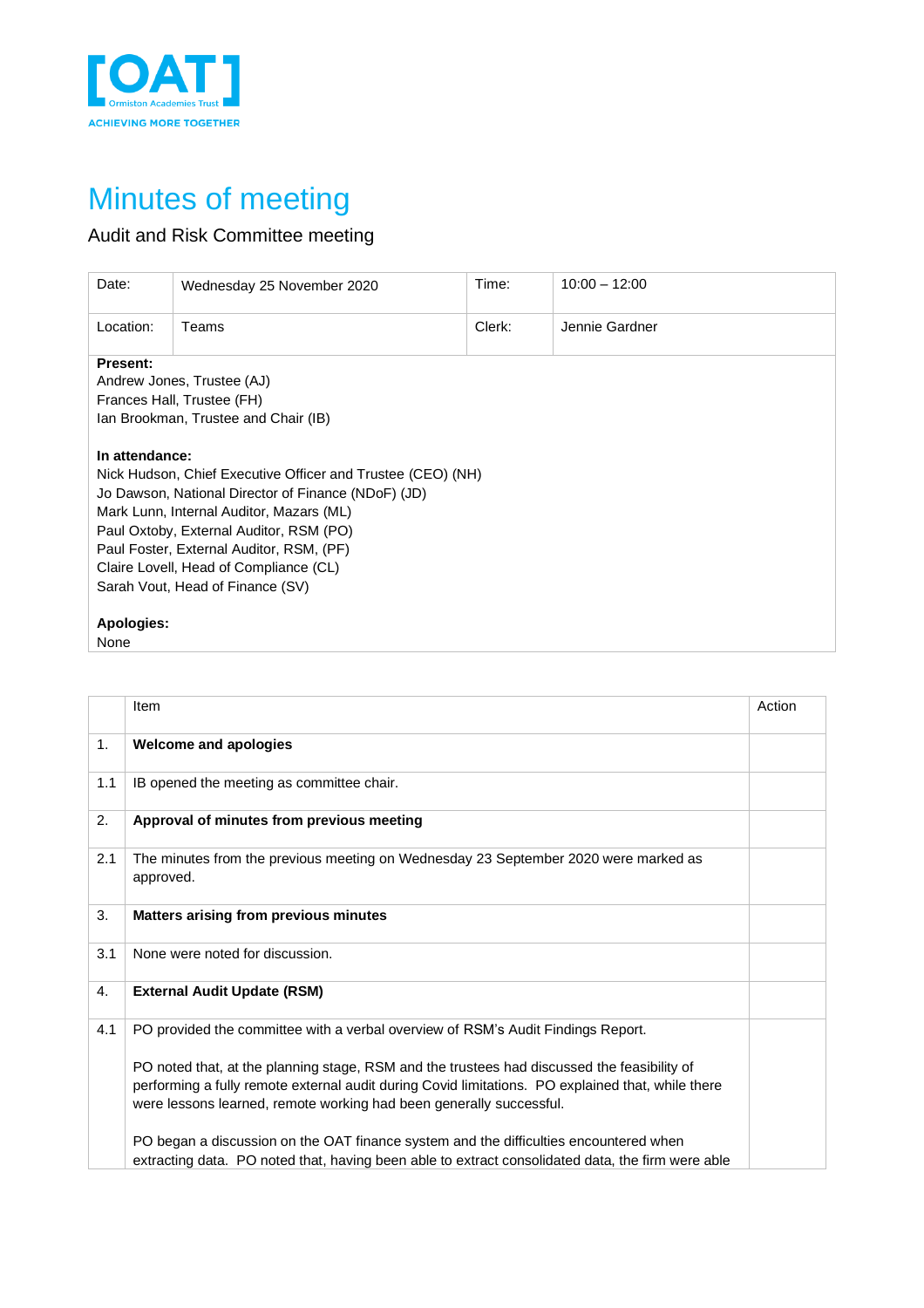

to use data analytics during the audit for the first time this year, allowing a more targeted, riskbased testing approach.

**The trustees questioned the testing of journals in relation to the timing journals were inputted**. PO explained that the data analytics system applies 36 risk factors when selecting items for testing, one of which is timing of postings.

This committee discussed the suitability of the trust's finance system. The trustees queried the performance capability of it and whether processes need to be sharpened to move forward. PO advised that in his opinion, the finance system works as a database but there are issues with reporting functions. He noted that processes can be inconsistent at academy level, and the use of multiple databases means there can be a lack of oversight of processes, with the structure meaning that the system is not as tightly controlled at the centre as it could be.

**The trustees asked which MAT finance systems are considered best, based on client experience.** PO answered that lack of development of the education-specific software means that some MATs are turning to commercial system options. He noted that there is not really a product that matches well to the academy sector, and that many MATs are "making do".

NDoF highlighted the vision for the OAT finance system's capability: one single ledger rather than 40 and for planning and reporting processes to be integrated within the finance system. NDoF discussed a five-year solution and a long-term solution.

PO then discussed outstanding items, key risks and additional matters.

**The trustees asked PO to clarify the classification of properties section of the report, including the Ormiston Forge Academy Mountain centre.** PO explained the adjustment made to correct the freehold/leasehold disclosure split and background to the Forge mountain centre was discussed.

The committee, NDoF and PO discussed the Enhanced Pension Provision at length and debated the valuation of and potential adjustment to this provision within the financial statements, including the assumptions which had been applied. It was agreed that no adjustment would be made, and noted that the value of the provision and assumptions used would be reviewed at least annually. A full review of all payroll reports was carried out to identify any additional individuals who just receive a pension payment and no salary. This work concluded that no further cases were identified.

SV

The difficulties in obtaining data from EPM were discussed and it was agreed that the management response on the 'Data extraction from EPM' finding in the AFR would be extended.

IB noted that the trustees had already been given the opportunity to provide feedback on the financial statements. NDoF confirmed that final amendments were being made to reflect comments, and responses to queries would be provided. NDoF to issue a draft version of the accounts to the committee ahead of the board meeting on Thursday 10 December 2020. NDoF outlined that no substantial changes are expected.

**The trustees questioned the length of the trustee report in relation to other large MATs.**  CEO and NDoF committed to review the length of the document. NDoF

PO explained the extended audit procedures required around going concern due to the risks related to the Covid pandemic. FH requested that NDoF provide a briefing paper for Board to explain work undertaken in this area and to provide support for going concern.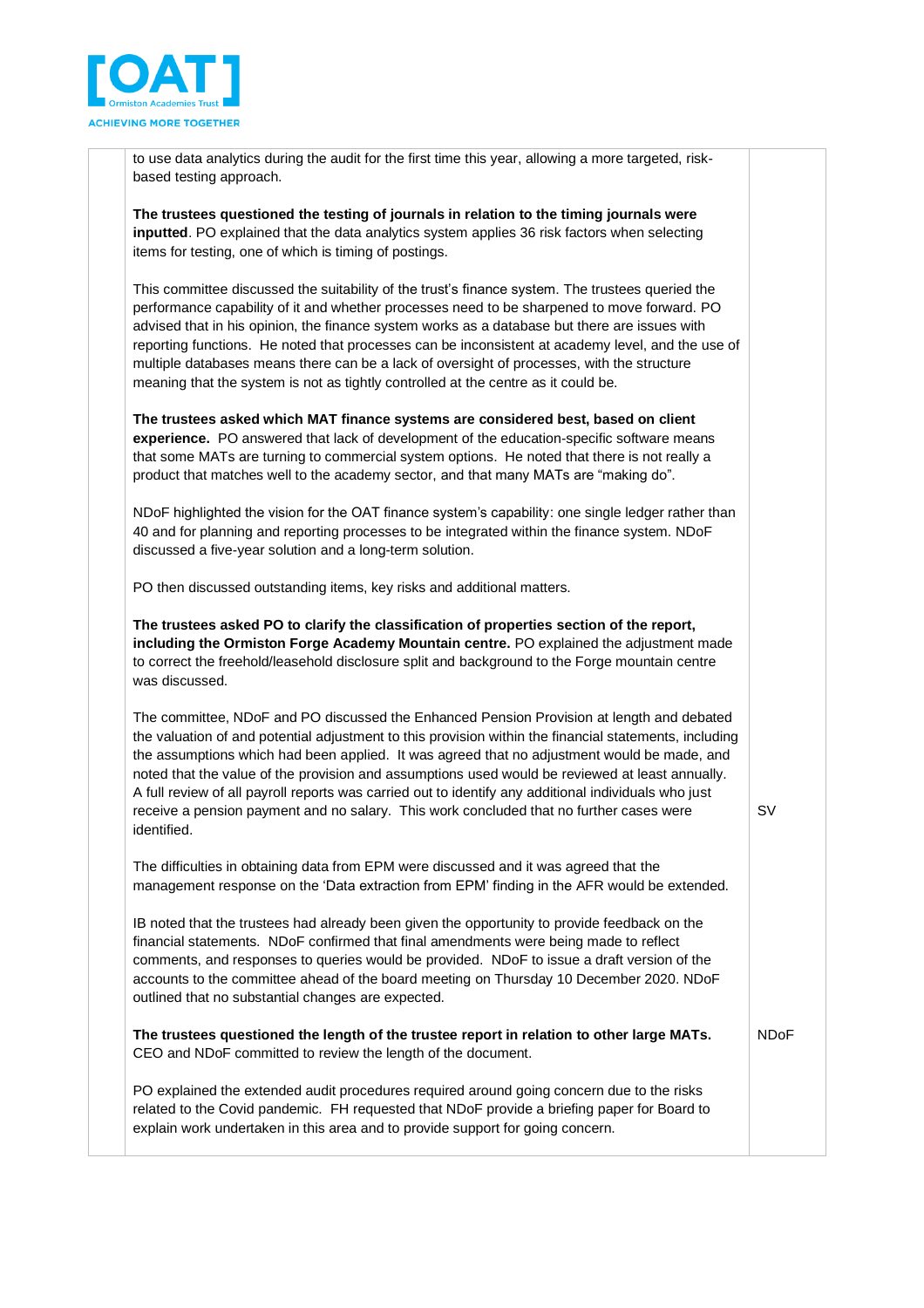

|                | All employees in attendance were asked to leave the meeting whilst the committee members and<br>all auditors discussed the working relationship with OAT. No issues were reported.                                                                                                                                                                                                                                                                                                                                                                                                                                                           |             |
|----------------|----------------------------------------------------------------------------------------------------------------------------------------------------------------------------------------------------------------------------------------------------------------------------------------------------------------------------------------------------------------------------------------------------------------------------------------------------------------------------------------------------------------------------------------------------------------------------------------------------------------------------------------------|-------------|
| 5.             | <b>Internal Audit Update (Mazars)</b>                                                                                                                                                                                                                                                                                                                                                                                                                                                                                                                                                                                                        |             |
| 5.1            | ML presented the Internal Audit Annual Report.                                                                                                                                                                                                                                                                                                                                                                                                                                                                                                                                                                                               |             |
|                | The Trustees questioned ML on why the overall 'substantial assurance' rating was<br>considered appropriate, given the 'adequate' rating for procurement. ML explained that the<br>overall opinion considers the outcome of all internal audit work undertaken during the year, noting<br>that the recommendations on procurement don't reflect an audit issue and so the overall rating of<br>substantial assurance is considered appropriate.                                                                                                                                                                                               |             |
|                | The Trustees requested that compliance with processes during remote working is monitored now<br>that remote working has been extended into Spring 2021. Consideration to be given to lessons<br>learned around remote approval, and where changes have been made due to Covid which should<br>be made permanent and incorporated into policies. Agreed that NDoF and ML would review the<br>20/21 Internal Audit plan to incorporate work on the Covid response, and KPIs work which was<br>postponed in 19/20 due to Covid. The Trustees approved the Internal Audit Summary document,<br>which will be reported to the board and the ESFA. | NDoF/ML     |
|                | ML presented two academy reports and a follow up report. The trustees asked if there is a plan<br>to ensure follow up recommendations will be completed and commented on how both<br>academy reports had no compliance issues, therefore thanked the OAT finance team for the work<br>on this. Agreed that Mazars would update the reports to reflect current staff names.                                                                                                                                                                                                                                                                   | ML          |
| 6.             | <b>Academies Financial Handbook/Governance</b>                                                                                                                                                                                                                                                                                                                                                                                                                                                                                                                                                                                               |             |
| 6.1            | The committee discussed the NDoF's 'Musts' document and praised the usefulness of this. CEO<br>commented on how OAT can use this document to reflect on performance. The trustees asked<br>for the 'Musts' document to be re-presented at the next Audit and Risk meeting.                                                                                                                                                                                                                                                                                                                                                                   | <b>NDoF</b> |
|                | NDoF to send the in-progress 'Musts' document to the board with a cover note.                                                                                                                                                                                                                                                                                                                                                                                                                                                                                                                                                                | <b>NDoF</b> |
|                | The trustees queried the number and timings of board meetings. Agreed to review<br>timetable and dates for meetings to ensure sufficient time is allocated.                                                                                                                                                                                                                                                                                                                                                                                                                                                                                  | <b>NDoF</b> |
|                | ML, PO and PF left the meeting.                                                                                                                                                                                                                                                                                                                                                                                                                                                                                                                                                                                                              |             |
| $\overline{7}$ | <b>Risk</b>                                                                                                                                                                                                                                                                                                                                                                                                                                                                                                                                                                                                                                  |             |
| 7.1            | The risk register was reviewed and it was confirmed that there were no changes since the<br>September Board meeting.                                                                                                                                                                                                                                                                                                                                                                                                                                                                                                                         |             |
| 7.2            | The trustees asked for the risk register to be updated to reflect prioritisation of risks, and<br>for colour coding to be added to reflect status of progress towards target risk level.                                                                                                                                                                                                                                                                                                                                                                                                                                                     | <b>NDoF</b> |
|                | Academy specific risk registers are with academies to complete.                                                                                                                                                                                                                                                                                                                                                                                                                                                                                                                                                                              |             |
| 8              | <b>AOB</b>                                                                                                                                                                                                                                                                                                                                                                                                                                                                                                                                                                                                                                   |             |